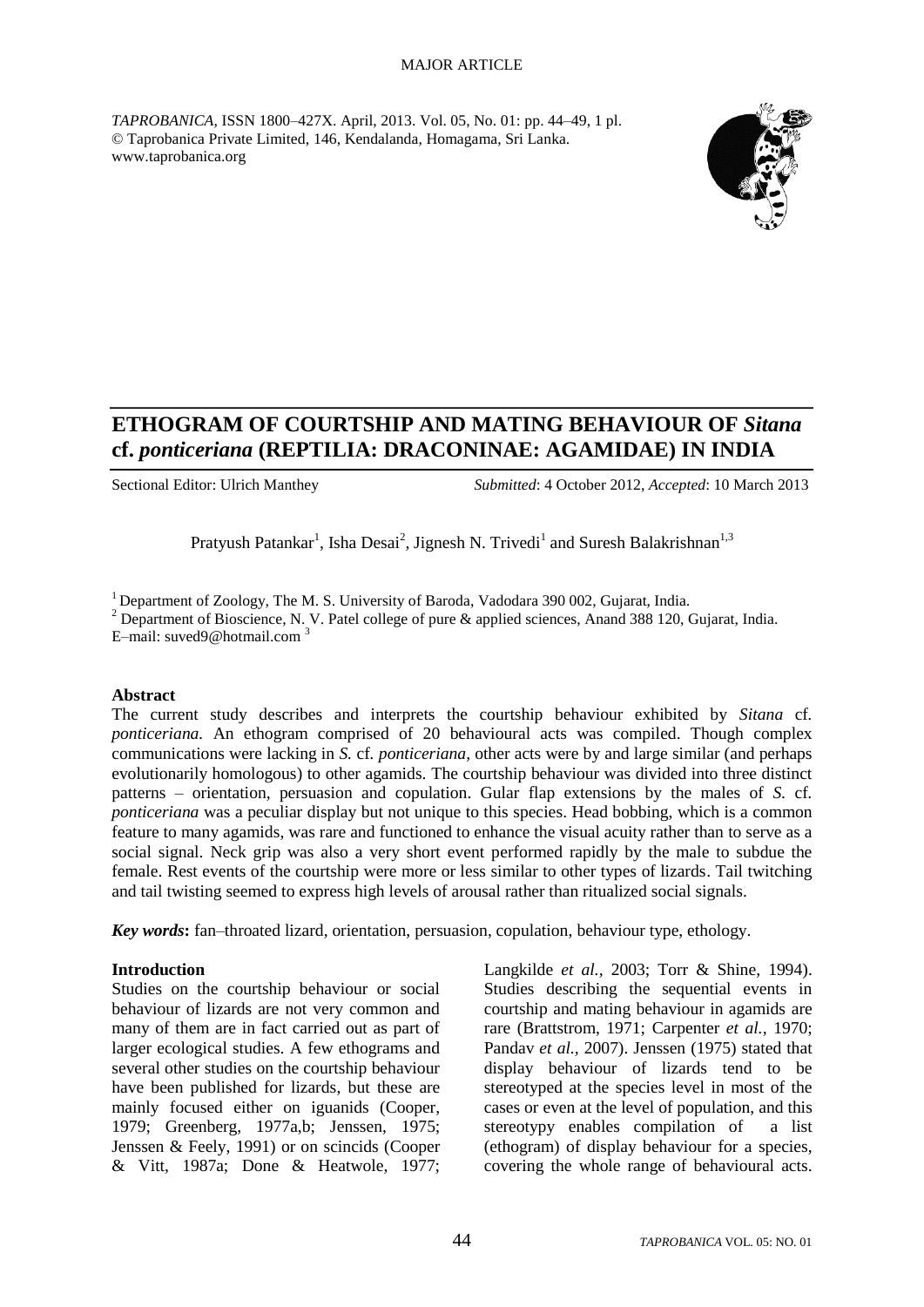Courtship displays in lizards may be aided by auditory, chemical or visual cues (Carpenter & Ferguson, 1977). Nocturnal lizards like geckos rely mainly on auditory/vocal cues (Frankenberg, 1982) or chemical cues (Cooper & Vitt, 1987b), while agamids, being primarily diurnal, communicate through visual signals that are often delivered in a predictable sequence, together with characteristic postures and changes in body colouration (Carpenter & Ferguson, 1977). Interestingly, agamid lizards exhibit strikingly colourful visual displays. Along with the genera *Calotes* (Pandav *et al.*, 2007) and *Psammophilus* (Radder *et al.*, 2006) from the Indian context, genus *Sitana* also exhibits colourful courtship acts that are well noticed in the field.

The genus *Sitana* has long been considered as monotypic (Manamendra–Arachchi & Liyanage, 1994), with *Sitana ponticeriana* Cuvier, 1829 as the only recognized species. Although additional species, namely *Sitana minor* (Gunther, 1864) and *Sitana deccanensis* (Jerdon, 1870), had already been described, Boulenger (1885) merged them into one species that subsequently led to the *S. ponticeriana* complex through its distribution range. To resolve these taxonomic difficulties within *Sitana,* extensive pholidotic studies on *S. ponticeriana* complex were conducted by Schleich *et al.* (1998a,b) and their findings led to the description of two new species separated from *S. ponticeriana* complex*,* namely *Sitana fusca* (Schleich & Kästle, 1998c) and *Sitana sivalensis* (Schleich *et al.*, 1998a; Schleich & Kästle, 1998b). Conducting further studies on the genus *Sitana* and based upon the species descriptions by Schleich *et al*. (1998a,b,c), Anders & Kästle (2002) further described a new species *Sitana schleichi* from west Nepal. All these species have been described based upon the detailed pholidosis of the external characters, indicating the inadequate use of scale morphology and count as an essential tool for the intrageneric taxonomy. The use of name *S.* cf*. ponticeriana* in the current study is in lieu of lack of detailed pholidotic studies on *Sitana* from the western part of India. Moreover, since Schleich *et al.*, (1998a) also suggest that only scale morphology and count cannot reliably describe new species within a genus, the communication system may serve as a significant cue for divergence within a genus. Courtship signals and mating behaviour play an

essential role as reproductive isolation mechanism, and hence these courtship acts could serve as useful tools to deal with taxonomy of genus *Sitana* (Schleich *et al.*, 1998a). With this in mind, the current study was planned wherein the sequential events of courtship and mating behavior of *S.* cf*. ponticeriana* from its natural habitat is carefully observed and presented*.*

### **Material and Methods**

*Study Area***:** The present study was undertaken in a scrubland of Vadodara district spreading over an area of 7 km<sup>2</sup>, located towards west of Vadodara city at a distance of 16 km  $(22^{\circ} 18^{\circ} -$ 22° 18' N, 73° 06' – 73° 21' E) and harbours a healthy population of *Sitana* cf*. ponticeriana.*

*Data collection***:** The courtship behaviour of *Sitana* cf*. ponticeriana* was studied in the wild in 12 encounters. Observations were recorded from mid April to mid June with the commencement of the breeding season of *S.* cf*. ponticeriana*, when males attained their breeding colouration and started with the fanning behaviour until the final act of copulation was observed. Since lizards became highly motile during the breeding season and males with their fanning displays were conspicuous, spotting individuals was not difficult. We observed mating pairs from a distance of approximately 2 m, remaining still as much as possible (except for noting the observations) to avoid disturbing their activity. The courtship behaviour was mainly encountered between 0830 h and 1230 h as well as 1600 h and 1830 h. Observers wrote field notes and tried to capture the sequence of events using a digital camera 'Olympus C770' without disturbing the lizards. The terminologies used for behaviour are mostly after Carpenter & Ferguson (1977).

## **Results**

With commencement of the breeding season males of *Sitana* cf*. ponticeriana* attained their breeding colouration. In the present study we observed that a purplish blue colour developed on the neck portion of the male and a mid– ventral blue coloured streak developed along the edge of the gular flap, starting from the mental scale reaching almost half or more of the length of the gular flap; the entire gular flap developed into a cream white to pale yellow colour that might intensify a little in few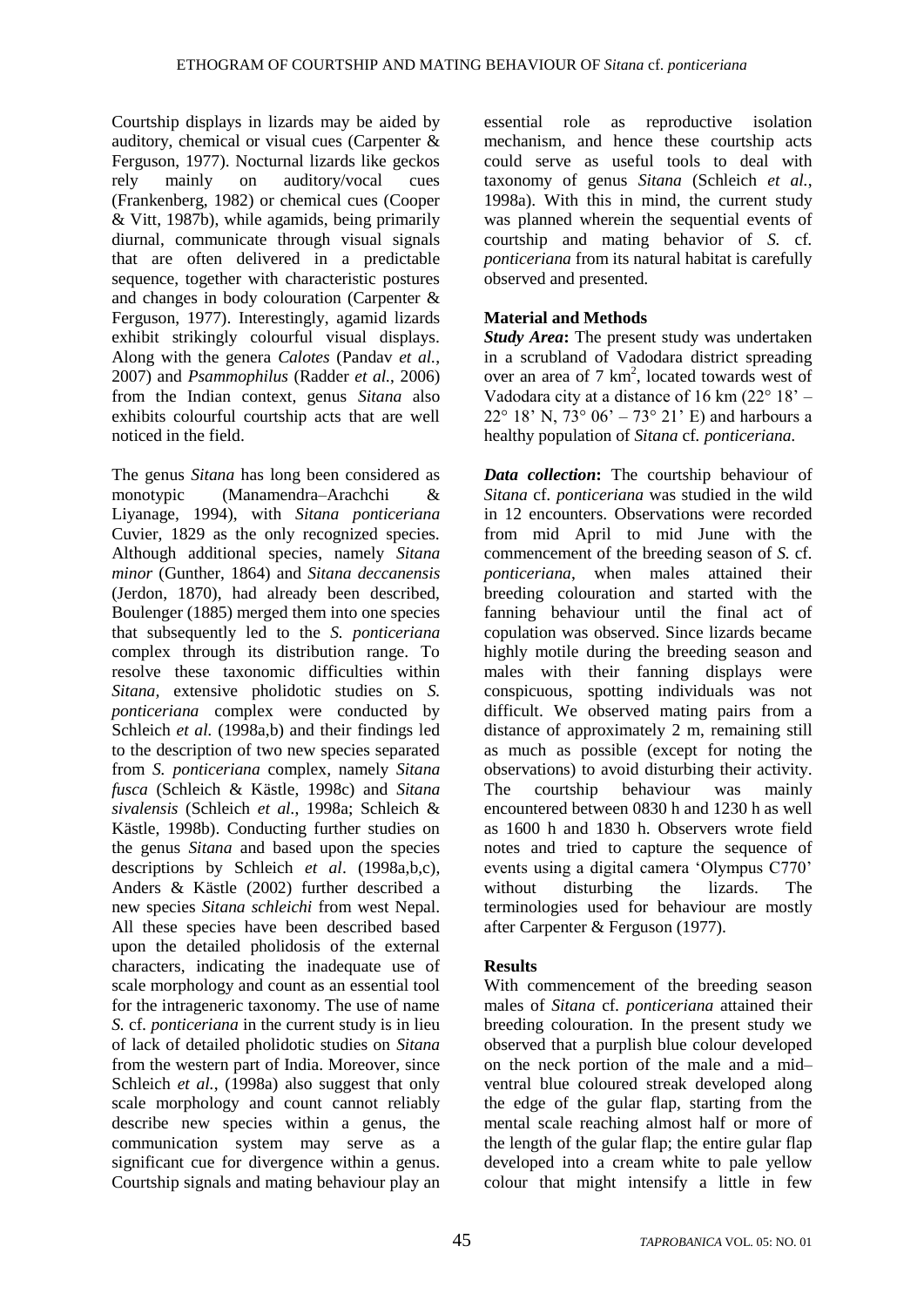individuals. The observed colouration thus contradicts with the one mentioned in the literature (Daniel, 2002; Das, 2008). Females as a general rule remained drab and dull; the only phenotypic change observed was the distension of the abdomen as they become gravid. The sexually matured males measured  $42.2 \pm 0.02$ mm (SVL) and weighed  $2.48 \pm 0.24$  g, while the SVL of gravid females was  $4.64 \pm 0.1$  mm and weighed  $2.65 \pm 0.08$  g. The courtship behaviour was observed with an uninterrupted gap between the stated time intervals. Based upon these observations, we present an ethogram giving a complete sequence of the events. A total of 20 types of behaviour associated with the courtship were recorded.

*Behaviour types***: Aggression**, aggressive and dominating actions performed by male; **Amplexus**, male mounting over the female with fore leg holding female's trunk and hind leg holding female's tail base; **Chase**, rapid pursuit of one male by another and the submissive male retreats; **Circling**, male approaches female with lateral orientation facing off the female in a circular or semi– circular path; **Combat**, a sporadic fight followed by a chase between the two approaching males near the female; **Copulation**, intromission of hemipenis into the vent of the female; stationary for 4–8 s and withdrawal of the hemipenis; **Copulatory plug**, both male and female held up in a plug for 3–5 s during copulation while facing in opposite direction; **Dewlap extensions/fanning**, rapid extension of the gular flap by the male due to the muscular movements of the hyoid apparatus; **Flee**, rapid retreat of the submissive male when chased by the dominant male, as well as post–mating retreat by the copulating male; **Follow**, following of the female by the male; **Fore–leg push–up**, rapid raising and lowering of the body by the male only on the fore legs; **Grip release**, male releases his grip on the female; **Neck bite**, male bites the skin on the neck of the female with its jaws causing no injury and releases immediately, **Push–up**, rapid raising and lowering of the entire body, chiefly the anterior region on all the four legs; **Stand high**, a stiff pose by the male on the ground by raising the body high on the forelegs; **Stationary**, no body movements for 3–4 s during the mounting; **Straddle**, male holds the female by embracing with the limbs and climbs onto the back of the female;

**Submission**, final acceptance of the female for the mating; **Tail twitching**, tail lifted at the base, mid portion up and tip directed in the air not touching the substrate; **Tail twist**, male's tail twisted under the female's tail bringing the cloaca close to that of the female.

These behavioural units account for the majority of the events during the courtship and further can be distinguished into 11 distinct functional units as described below: **Circling**, as the female signals her acceptance by the courtship stand, the male approaches her by circling; **Courtship approach**, male's approach towards female with courtship displays i.e. dewlap extensions or fanning; **Courtship display**, male performs the courtship display by his dewlap extension/fanning, initially from the shrub canopy and later from the ground; **Courtship response**, female shows an acceptance response by moving to the ground from the shrub; **Courtship stand**, the female stands rigid and immobile as the courting male approaches her and does not try to flee; **Display site selection**, males chooses a strategic position on the shrub always higher than the female for the initial display; **Female acceptance**, female shows her acceptance by moving to the ground from her perch followed by the courtship approach by the male in semi– circular path; **Grip release**, male releases the leg hold on the female and the female is released free. Both the lizards face opposite to each other while in copulation and thereafter the male withdraws the hemipenis; **Mounting**, the male assumes superior position on the female's dorsum and front leg hold on the female's trunk; **Post–mating behaviour**, the male moves to a near by shrub after mating and perches on the middle branches of the shrubs, while the female retreats to the base of the shrub where she was perching prior to mating and this is perhaps the site she has selected to lay her clutch; **Submissive behaviour**, the receptive female shows this behaviour with head down, back arched and cloaca touching the ground with tail up at base. The receptive female shows submissive behaviour in acceptance for mating as the male approaches with circling.

The sequential events of courtship behaviour of *Sitana* cf*. ponticeriana* are represented through a flow diagram in Figure 1. The courtship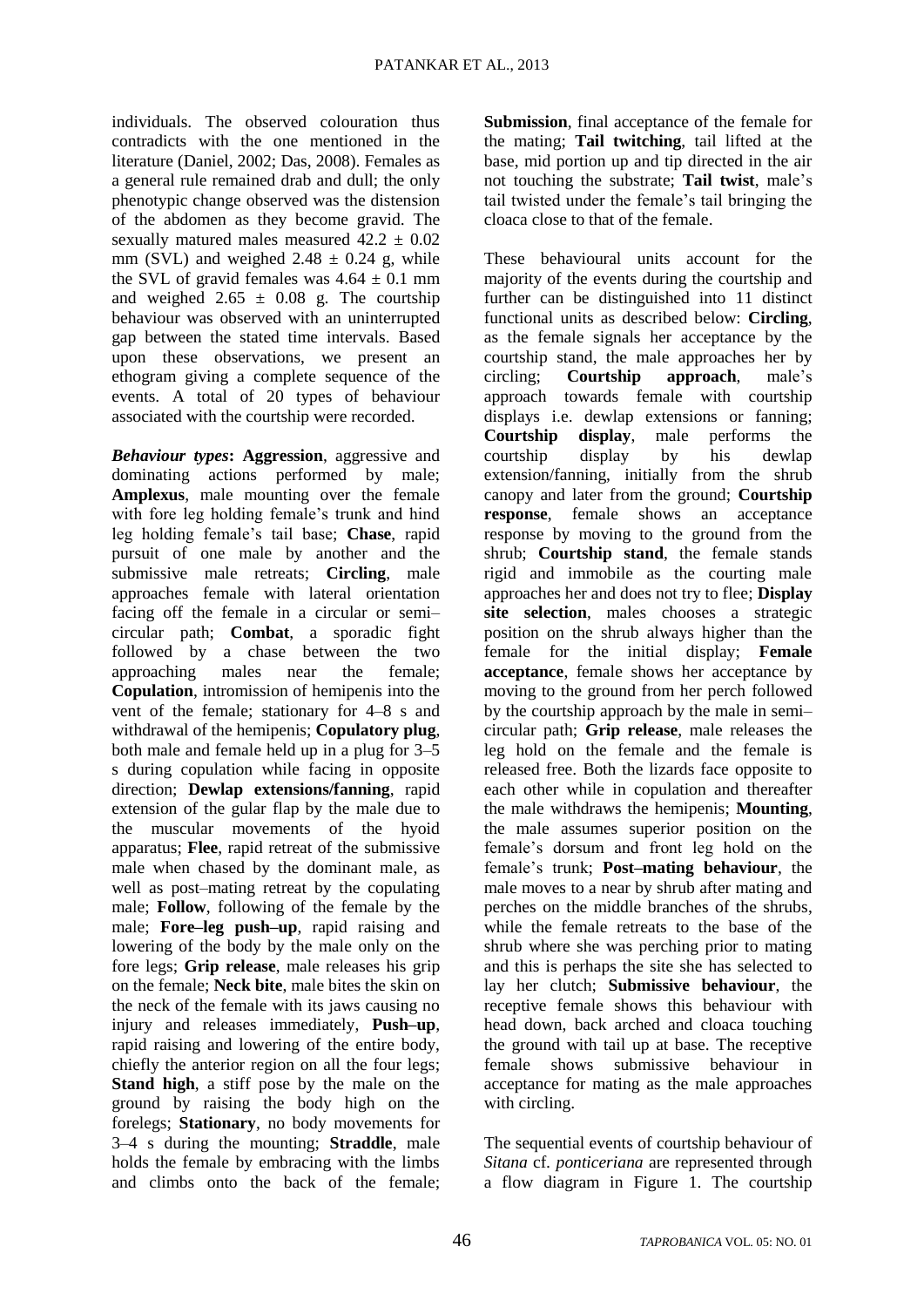behaviour may be divided into three distinct phases, namely orientation, persuasion and copulation.

*Orientation***:** Initially the gravid female is perching on a shrub at an approximate height of 30–40 cm, when she is approached by the male. Usually, a single male was seen approaching a female but in 3 of 12 (25%) field encounters, two approaching males were observed. In these cases, as both the males tried to gain an access to the canopy height, the dominant male chased his competitor from the shrub. This resulted in a very short, sporadic combat between the two on the ground, after which the submissive male fled. The successful male then continued to gain its highest position on the shrub canopy, higher than the female, and began its initial displays through dewlap extensions (32–35 extensions per minute). This initial phase of the courtship lasted for a mean of 4.82 min. Thereafter, the receptive female moves to the ground from the shrub as the courtship response, followed by the male. The male then begins his later part of display through dewlap extensions from the ground along with foreleg pushups and approaches the female by circling movements. This event lasted for a mean of 9.63 min.

*Persuasion*: The receptive female that has already expressed the courtship response by moving to the ground, now takes the courtship stand by remaining immobile towards the approach of the courting male. The male moves towards the receptive female by circling movements getting closer to the female. When the male is at a distance of 20–30 cm from the female, he makes his first approach through a sudden sprint towards the female, bites her on the neck and moves behind. The neck bite and release of the male subdues the female and she expresses the submissive posture by lowering her head, arching the back and touching the cloaca to the ground by lifting the tail up at the base. These events of the second phase of the courtship lasted for about a mean of 2.14 min. Thereafter the male makes his second approach while the female is still in her submissive posture and mounts the female (approx 0.6 min).

*Copulation***:** Copulation, although clearly defined, was brief (a mean of 0.8 min): the male takes a firm grip hold on the female's back and twists its tail under that of female's tail. The male then brings his cloaca in contact with that of female and this is followed by the intromission of hemipenis and copulation is achieved. The pair remains in this position for 6–9 s and then face opposite to each other locked in copulatory plug. After the copulation, male moves in the opposite direction, loses the contact with the female and moves away. The male moves to a nearby shrub, perches on middle branch and rests while the female retreats to the base of the shrub where she was initially perching; this is perhaps the site she has selected for laying her clutch.

#### **Discussion**

The prime role of an ethogram is to facilitate comparisons among species. With the current dearth of information on agamid lizards, little can be achieved in this regard until data are available for a wider range of lizards. While Pal *et al*. (2011) have studied the sexual dichromatism in *Sitana ponticeriana*, an account of its courtship behaviour remains to be taken. Our discussion is therefore necessarily speculative, and based mainly on comparisons with *Calotes versicolor* (Pandav *et al.,* 2007) and distantly–related lizards in other families. Pandav *et al.* (2007) mention change in the body colour of *C. versicolor* as an initiating step towards courtship while females of *C. versicolor* also showed a colour change as a sign of acceptance. However, in case of *S.* cf*. ponticeriana* no such body colour change in either of the sexes was observed during the entire courtship period. The colouration that was attained by the males of *S.* cf*. ponticeriana* at the commencement of the breeding season remained unaltered throughout, whereas females of this species show no change in their body colour, either before or after the courtship.

Head–bobbing behaviour is well documented in many agamids (Brattstorm, 1971; Pandav *et al.*, 2007; Radder *et al.,* 2006), iguanids (Macedonia & Clark, 2001; Martins & Lamont, 1998; Martins *et al.,* 2004; McCann, 1993) and some of the larger scincids (Done & Heatwole, 1977). If this behaviour does increase visual acuity, then in agamids and iguanids it has perhaps arisen for gaining of better visual information about an intruder in their territory and then over a temporal scale, has developed into the species–specific displays seen today.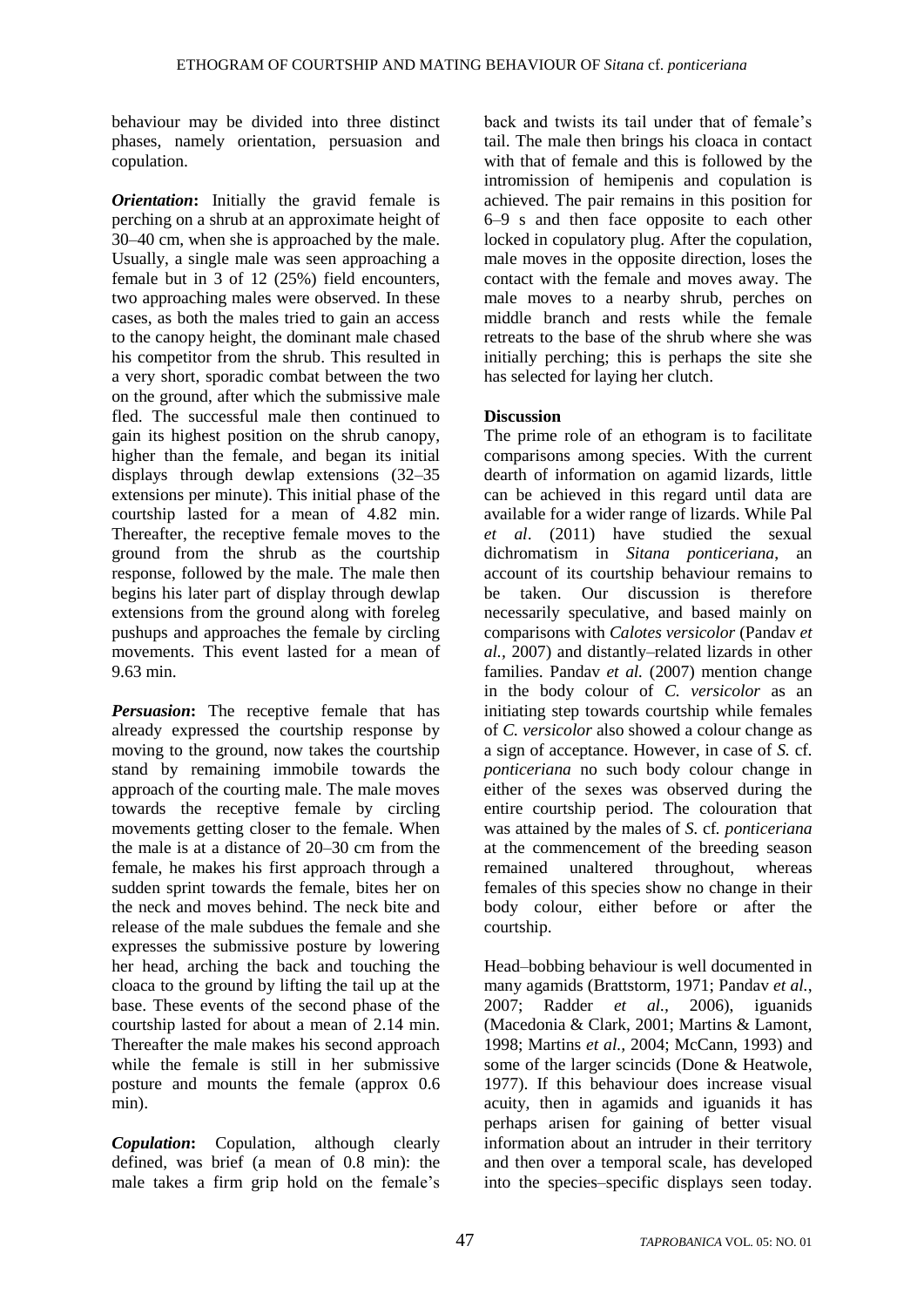Head–bob behaviour was found to be completely lacking in *Sitana* cf*. ponticeriana,*  except for an occasional head–nod by the individuals, especially by the males displaying from the ground. This perhaps indicated vigilance for predators. Torr & Shine (1994) have not documented this behaviour in a species of small skink *Lampropholis guichenoti*  and suggest this as a secondary loss, since small lizards do not tend to defend territories. As territoriality is not well documented in *S.* cf*. ponticeriana*, this justifies the absence of head– bob behaviour in this species.

Rest behaviours during the courtship were almost similar to other agamid lizards (Pandav *et al.*, 2007; Radder *et al.,* 2006). The display act through dewlap extension/fanning by the male of *Sitana* cf*. ponticeriana* was the most conspicuous and spectacular event of the entire courtship. Though not unique to the species, this act is not well pronounced in other agamids found in this part of the country. Push–up displays by both the sexes have been reported in *Calotes versicolor* (Pandav *et al.,* 2007) and *Psammophilus dorsalis* (Radder *et al.,* 2006); however in case of *S.* cf*. ponticeriana*, this display was not observed for females. Push–up displays on hind legs have been described for *Amphibolurus decresii*. This display was also not recorded in the present study as well as in case of *Calotes versicolor* Pandav *et al.* (2007).

The current ethogram is limited only to the courtship behaviour of *Sitana* cf*. ponticeriana* and behavioural acts exhibited by the species in other events of its life are not covered. A first look at this ethogram of courtship reveals a simple sequence of events, not involving any highly complex communication or visual displays. However, to better understand the visual cues associated with the courtship behavior in this lizard, and to correlate these with those of other species, a wide range of data on phylogenetically closer species is required. That would then help in analyzing the trend of the courtship behavior and the events therein on an evolutionary scale. We expect that our observations will provide a baseline for future studies dealing with the neuroendocrine aspects of courtship behavior in lizards. We hope that these observations may also help resolve the taxonomic intricacies within the genus *Sitana*.

#### **Literature cited**

Anders, C. and W. Kästle, 2002. *Sitana schleichi*  n. sp., *In*: Schleich, H. H. & W. Kästle (eds.). *Amphibians and Reptiles of Nepal*. A. R. G. Gantner, Verlag K. G., Ruggel: 652–658.

Boulenger, G. A., 1885. *Catalogue of the Lizards in the British Museum*, second edition – Volume 1, London: xii+436+Pl. I–32.

Brattstrom, B. H., 1971. Social and thermoregulatory behaviour of the bearded dragon *Amphibolurus barbatus. Copeia*: 487– 947.

Carpenter, C. C. and G. W. Ferguson, 1977. Variation and evolution of stereotyped behaviour in reptiles. *In*: Gans, C. and D. W. Tinkle (eds.). *Biology of the Reptilia, Ecology and Behaviour*, Academic Press, London: 335–457.

Carpenter, C. C., J. A. Badham and B. Kimble, 1970. Behaviour patterns of three species of *Amphibolurus* (Agamidae). *Copeia*, 3: 497–505.

Cooper Jr., W. E., 1979. Variability and predictability of courtship in *Anolis carolinensis* (Reptilia, Lacetilia, Iguanidae). *Journal of Herpetology,* 13: 233–243.

Cooper Jr., W. E. and L. J. Vitt, 1987a. Deferred agonistic behaviour in a long–lived scincid lizard *Eumeces inexpectatus. Oecologia,* 73: 321–326.

Cooper Jr., W. E. and L. J. Vitt, 1987b. Ethological isolation, sexual behaviour and pheromones in the *Fasciatus* species group of the lizard genus *Eumeces. Ethology,* 75: 328–336.

Daniel, J. C., 2002. *The Book of Indian Reptiles and Amphibians.* BNHS and Oxford University Press, Mumbai: 238.

Das, I., 2008. *A Photographic Guide to Snakes and other Reptiles of India.* Om Books International, New Delhi: 81.

Done, B. S. and H. Heatwole, 1977. Social behaviour in some Australian skinks. *Copeia*, 3: 419–430.

Frankenberg, E., 1982. Vocal behaviour of the Mediterranean house gecko, *Hemidactylus turcicus. Copeia*, 4: 770–775.

Greenberg, N., 1977a. A neuroethological study of display behaviour in the lizard *Anolis carolinensis* (Reptilia, Lacertilia, Iguanidae). *American Zoologist*, 17: 191–201.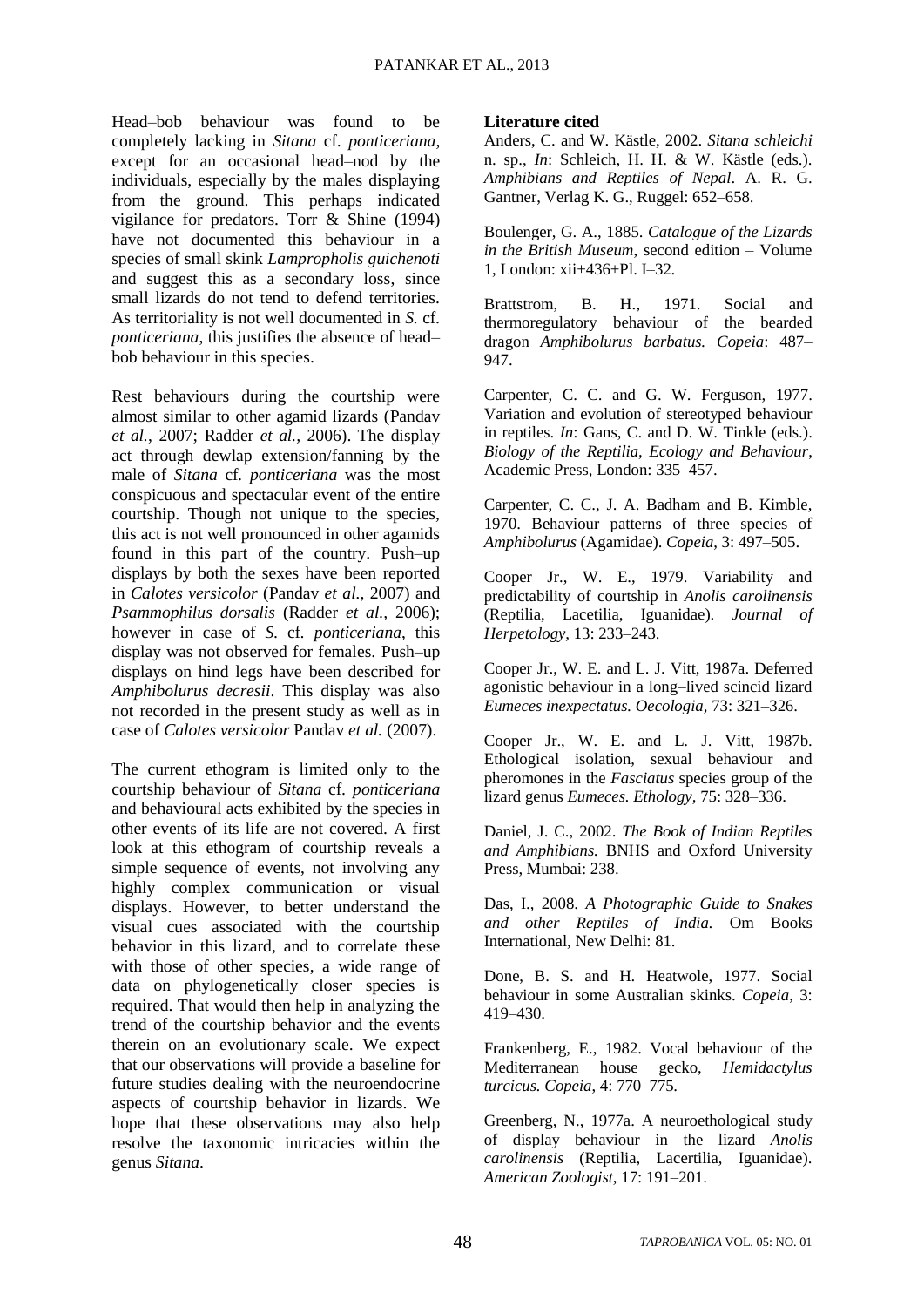Greenberg, N., 1977b. An ethogram of the blue spiny lizard, *Sceloporus cyanogenys* (Reptilia, Lacertilia, Iguanidae). *Journal of Herpetology,* 11: 177–195.

Günther, A., 1864. *The Reptiles of British India*. The Ray Society, London: 452.

Jensen, T. A., 1975. Display repertoire of a male *Phenacosaurus heterodermus* (Sauria: Iguanidae). *Herpetoligica,* 31: 48–55.

Jensen, T. A. and P. C. Feely, 1991. Social behaviour of the male anoline lizard *Chamaelinorops barbouri,* with a comparison to *Anolis. Journal of Herpetology,* 25: 454–462.

Jerdon, T. C., 1870. Notes on Indian Herpetology. *Proceedings of the Asiatic Society Bengal*: 66–85.

Langkilde, T., L. Sciiwarzkopf and R.. Alford, 2003. An ethogram for adult male rainbow skinks, *Carlia jarnoldae. Herpetological Journal*, 13: 141–148.

Macedonia, J. M. and D. L. Clark, 2001. Headbob display analysis of the Grand Cayman anole, *Anolis conspersus. Journal of Herpetology,* 35: 300–310.

Manamendra–Arachchi, K. and S. Liyanage, 1994. Conservation of the Agamid lizards of Sri Lanka with illustration of the extant species. *Journal of South Asian Natural History,* l (1): 77– 96.

Martins, E. P. and J. Lamont, 1998. Estimating ancestral states of communicative display: a comparative study of *Cyclura* rock iguanas. *Animal Behaviour,* 55: 1685–1706.

Martins, E. P., A. Labra, M. Halloy and J. T. Thompson, 2004. Large–scale patterns of signal evolution: an interspecific study of *Liolaemus*  lizard and headbob displays. *Animal Behaviour,* 68: 453–463.

McCann, S., 1993. Contextual signaling and the structure of dyadic encounters in *Anolis carolinensis. Animal Behaviour,* 46: 657–668.

Pal, A., M. M. Swain and S. Rath, 2011. Reproduction and sexual dichromatism in *Sitana ponticeriana* (Reptilia: Draconinae: Agamidae). *Taprobanica*, 3 (1): 31–37.

Pandav, B. N., B. A. Shanbaug, and S. K. Saidapur, 2007. Ethogram of courtship and mating behaviour of garden lizard, *Calotes versicolor*. *Current Science,* 93 (8): 1164–1167.

Radder, R. S., S. K. Saidapur, R. Shine and B. A. Shanbaug, 2006. The language of lizards: interpreting the function of visual displays of the Indian rock lizard, *Psammophilus dorsalis* (Agamidae). *Journal of Ethology,* 24: 275–283.

Schleich, H. H., W. Kästle and K. B. Sah, 1998a. Description of *Sitana sivalensis* spec. nov. (Sauria: Agamidae) from South Nepal. *In*: Schleich, H. H. & W. Kästle (eds.). *Contributions to the Herpetology of South–Asia (Nepal: India).* Wuppertal (Veröffentlichungen aus dem Fuhlrott–Museum): 87–100.

Schleich, H. H. and W. Kästle, 1998b. SEM Studies on the morphology of *Sitana sivalensis* spec. nov. and *Sitana ponticeriana* Cuvier, 1829. *In*: Schleich, H. H. & W. Kästle (eds.). *Contributions to the Herpetology of South–Asia (Nepal: India)*. Wuppertal (Veröffentlichungen aus dem Fuhlrott–Museum): 101–120.

Schleich, H. H. and W. Kästle, 1998c. *Sitana fusca* spec. nov., a further Species from the *Sitana sivalensis* Complex. *In*: Schleich, H. H. and W. Kästle (eds.). *Contributions to the Herpetology of South–Asia (Nepal: India).* Wuppertal (Veröffentlichungen aus dem Fuhlrott–Museum): 207–226.

Torr, G. A. and R. Shine, 1994. An ethogram for the small scincid lizard *Lampropholis guichenoti. Amphibia–Reptilia,* 15: 21–34.